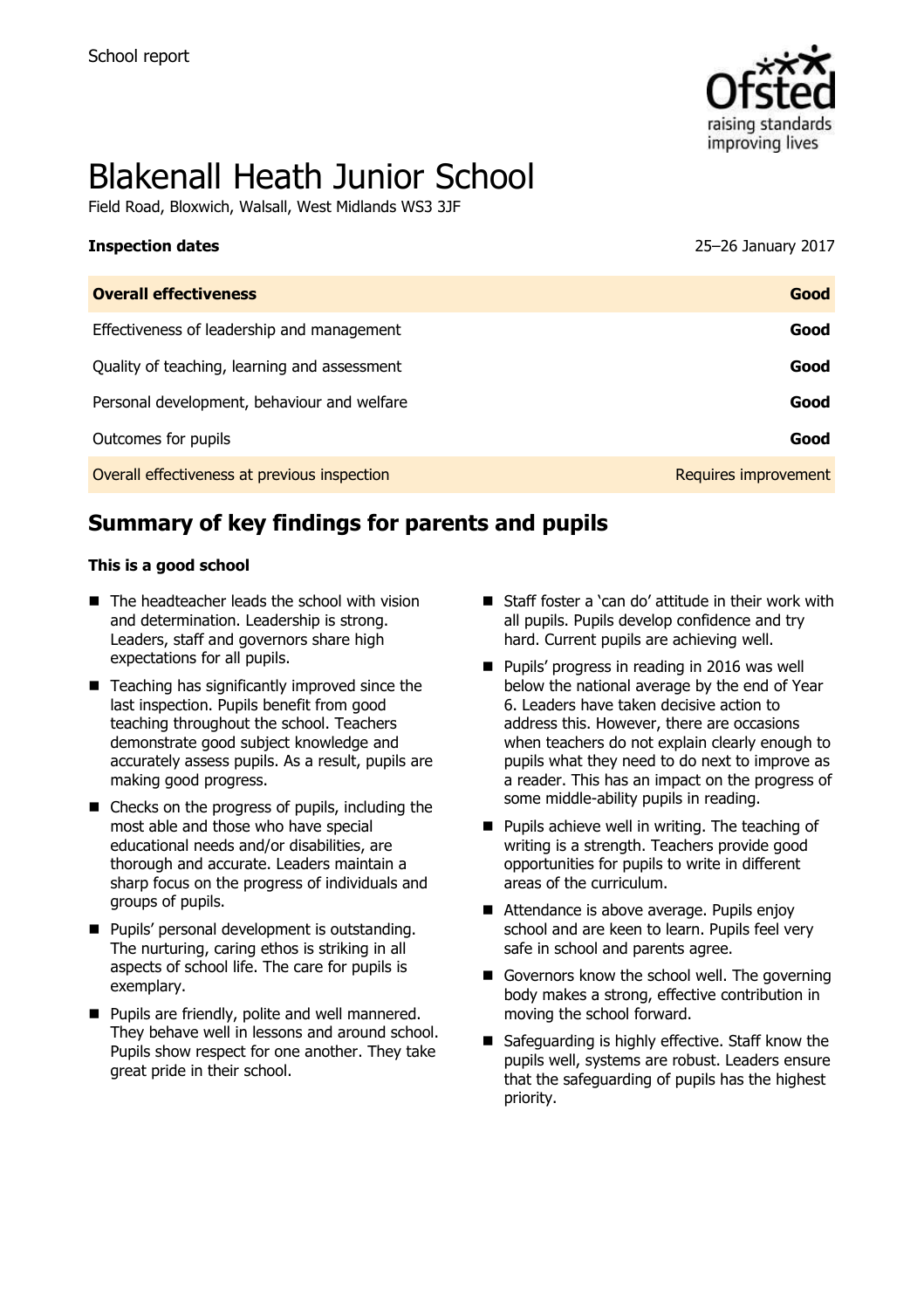

# **Full report**

### **What does the school need to do to improve further?**

- Improve rates of progress in reading, particularly for middle-ability pupils, by:
	- ensuring that all pupils receive clear guidance on what they need to do next to improve their reading skills
	- developing pupils' comprehension skills so they read with better understanding
	- improving the teaching of phonics so that pupils are able to use their phonics skills to read unfamiliar words.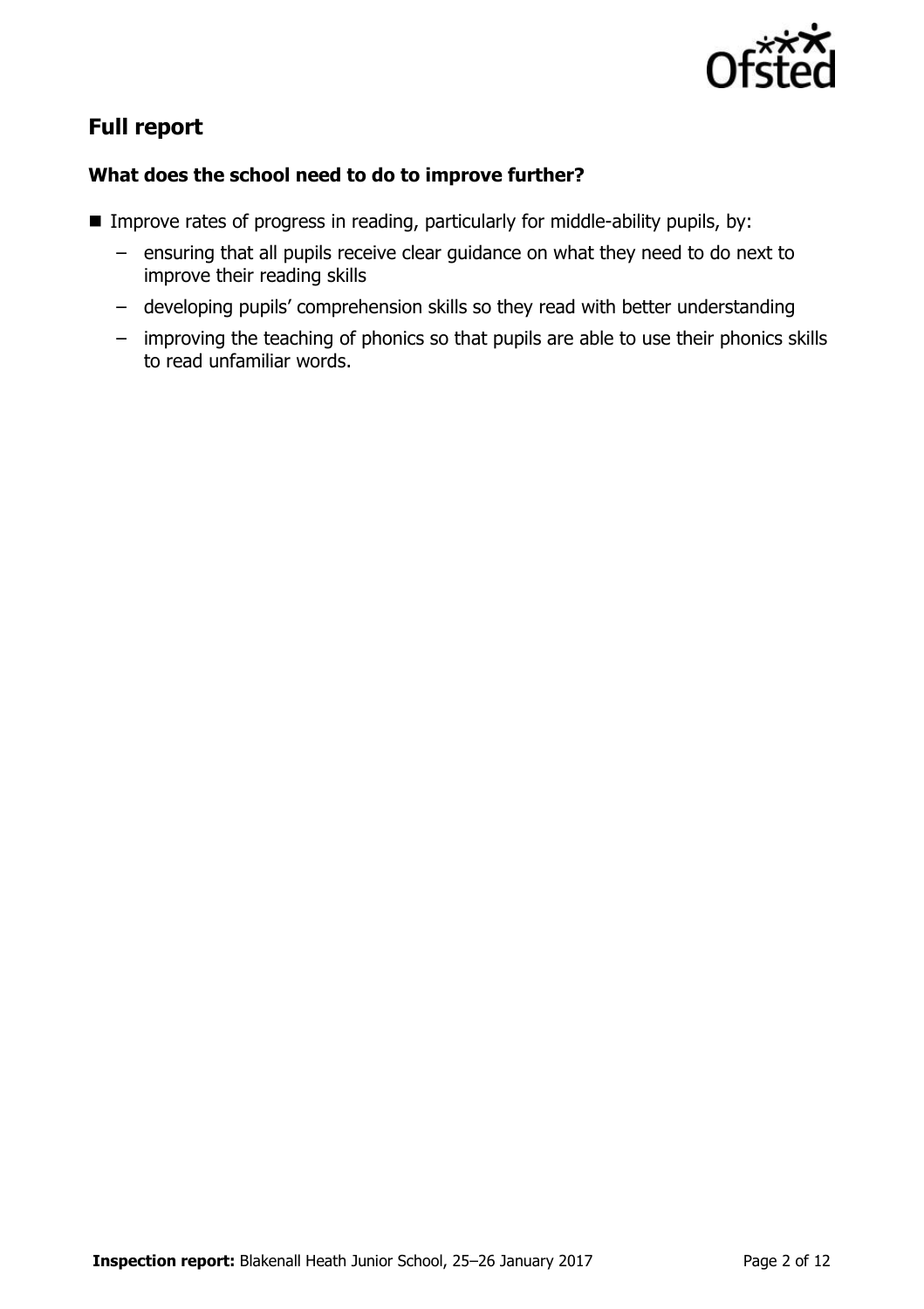

## **Inspection judgements**

#### **Effectiveness of leadership and management Good**

- The headteacher leads the school with determination and drive to ensure that all staff provide high-quality care and teaching for every child in school. She has developed a nurturing and supportive culture in the school where pupils thrive, both academically and socially.
- Leaders at all level are ambitious for the pupils. They support the headteacher in the school's four keys to success: confidence, organisation, persistence and getting along. Teamwork is strong among school leaders. Senior leaders nurture aspiring leaders. Staff are proud to be members of the school community.
- Leaders have an accurate view of the strengths and areas for improvement in the school. They are honest in their evaluation of the school. Leaders and governors regularly review and amend the comprehensive action plans. For example, in English leaders have focused on increasing the daily teaching of reading, improved resources to engage the interests of boys and girls as readers and encouraged greater use of the school library.
- Leaders, including middle leaders, make regular checks on the quality of teaching. They use a range of approaches, including observing teaching, scrutiny of pupils' books, monitoring planning and detailed analysis of assessment information. Leaders provide clear guidance and support to staff on how they can improve their work. Leaders promote the sharing of good practice with colleagues. Monitoring of teaching is robust and linked to professional development and performance management.
- Leaders have a clear focus on accelerating pupils' progress across the school. Systems for tracking attainment and progress are rigorous. Assessment information is checked for accuracy and used by leaders at all levels to monitor pupil progress. Consequently, teachers' assessment of pupils' work in school is accurate. Teachers and leaders use assessment information to address gaps in pupils' learning promptly and ensure that all pupils have the opportunity to achieve well.
- $\blacksquare$  The curriculum is planned carefully to provide pupils with a wide range of interesting and memorable experiences. Educational visits contribute effectively to pupils' personal development, including the eagerly anticipated residential visit to Shugborough in Year 6. Leaders have revised the curriculum. For example, in the teaching of mathematics the promotion of questioning, reasoning and problem-solving now receive greater attention in all year groups. The school offers a good range of enrichment activities for pupils after school. These impact positively on pupils' personal, social and physical development.
- Leaders use the pupil premium funding effectively to provide interventions, catch-up programmes and social and emotional support for disadvantaged pupils. As a result, pupils currently in school are making good progress. In this academic year, leaders have extended the number of classes in Year 3. There are now three smaller classes in this year group to ensure that disadvantaged pupils make rapid progress when they join the school. The pupil premium is used effectively to address any barriers to learning that disadvantaged pupils, including the most able, may be experiencing.
- Leaders make good use of the additional sports funding. The school has employed a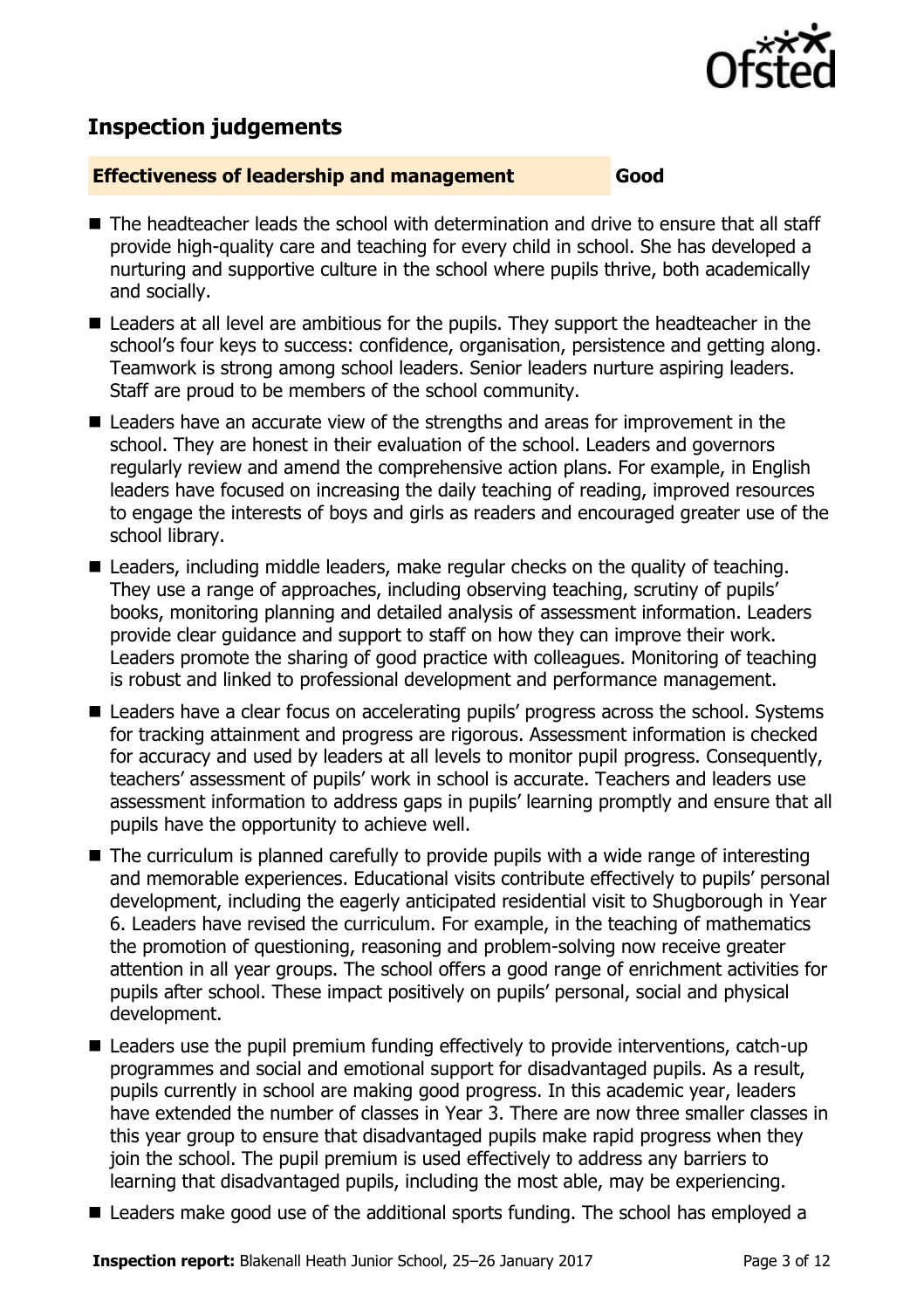

sports coach to increase the range of sports offered in school and encourage wider participation in sports activities at breaktimes, lunchtimes and after school.

- **Pupils are well prepared for life in modern Britain. They have a good understanding of** other cultures and religions. Pupils show tolerance and respect for each other and those who hold different beliefs, because this is taught well in assemblies and through lessons. Pupils are articulate. Pupils show a good understanding when talking about democracy and the rule of law. Pupils are proud to take on leadership roles as school councillors and peer mediators. The school promotes British values very well.
- Pupils benefit from well-organised classrooms and learning spaces. All areas of school are maintained to a high standard. Leaders and staff at all levels ensure that care and attention is given to the experiences pupils have at school. The recently refurbished dining room, which is used for breakfast club and lunchtimes, provides an attractive welcoming space for mealtimes. Pupils learn about healthy eating through the curriculum and when making choices at mealtimes.
- Parental confidence in the work of the school is high, with the majority of parents having positive views of the school. Parents value the work of staff in keeping their child safe and happy at school.

#### **Governance of the school**

- Governance has improved significantly since the last inspection. Governors know their school and the needs of the local community very well. Governors have an accurate understanding of the school's strengths and weaknesses. They use their skills and expertise to support the school well with an improved level of challenge.
- Governors have commissioned an external review of governance. They have used this review well to improve governance by actively recruiting governors with skills to enhance the governing body. They ensure that their skills and knowledge are kept up to date through regular training.
- The governing body ensures that pupil premium and sports premium funding make a difference for pupils. Detailed information is received on pupils' progress. Governors ensure that the performance of staff and decisions about salary increases take sufficient account of pupils' achievement.
- Governors are active and effective in their roles. All governors are linked to a senior manager in school. They are conscientious in their regular visits to school and in reporting back at governing body meetings. Governance has improved significantly since the last inspection.

#### **Safeguarding**

- The arrangements for safeguarding are effective. The strong culture of safeguarding is evident in all aspects of school life, from daily monitoring of vulnerable pupils, to the improved safety of the school site. Robust systems ensure that early identification of any child at risk of harm is a priority. The school takes great care to make sure that procedures meet the latest requirements. Staff training is up to date through regular updates from the local authority. All staff know what to do if they have a concern about a child.
- Leaders work effectively in partnership with the local authority and other external agencies to ensure that pupils are safe and secure. Multi-agency meetings are well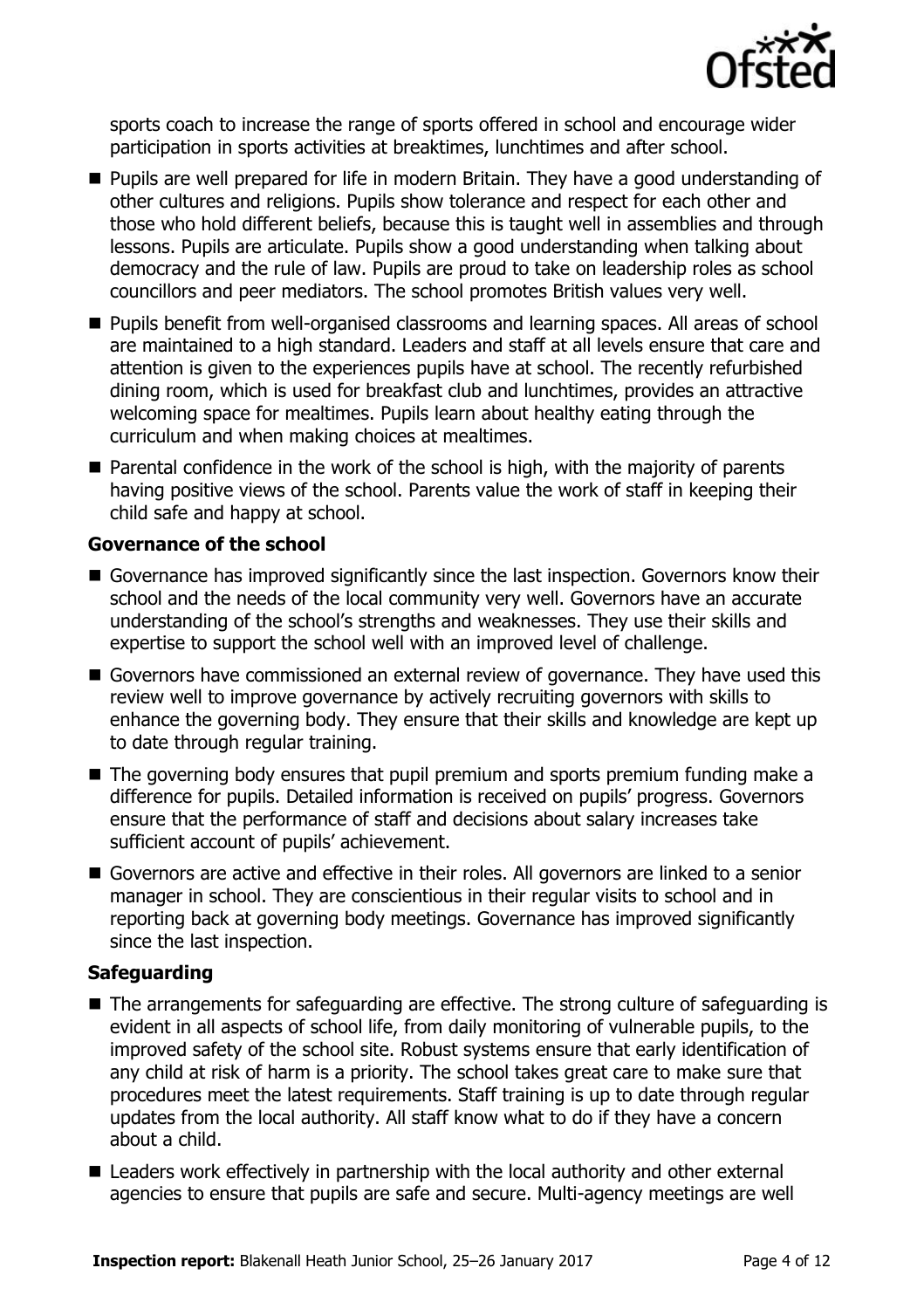

attended, with detailed records and actions followed up promptly by the school. The school actively supports families through Early Help programmes. Leaders also work well with mental health charities and counsellors to develop the emotional resilience of the pupils through personalised programmes of support.

#### **Quality of teaching, learning and assessment Good**

- The quality of teaching is now good because of the improvements to teaching and learning across the school. Good teaching is leading to pupils making good progress.
- Teachers set high expectations for learning and behaviour. Pupils rise to these expectations. Pupils are keen to learn. They show positive attitudes to learning in lessons. Teachers' subject knowledge is good. Lessons are imaginative.
- Teachers use resources well to engage the pupils' interests. Teachers set work appropriate to the needs of individuals and groups.
- The teaching of reading is improving. Pupils are actively encouraged to read at home. This is rewarded each day in school through the weekly prize draw in assembly. Pupils enjoy reading. Pupils are gaining in confidence in reading. They share opinions on their favourite genres of books or authors. However, while a love of reading is being fostered, some pupils are not always reading for meaning. This is particularly so for some middle-ability pupils who are developing as readers. They do not always know what they need to do next to improve their reading and comprehension skills. Not all pupils are confident in using their knowledge of how sounds blend together when they attempt to read unfamiliar words.
- Assessment information about pupils' learning is accurate. The information sets out clearly what pupils have learned in relation to the requirements of the national curriculum. Teachers use this information effectively to plan for learning.
- Additional adults are used effectively to support learning. They work closely with pupils who have special educational needs and/or disabilities, providing a good balance of support while allowing pupils opportunities to develop their skills of independence. Good use is made of learning resources to help pupils learn. For example, the recording devices known in school as 'talking tins' help pupils remember their sentences when writing.
- A scrutiny of books shows that pupils have good opportunities to develop their writing skills and the teaching of writing is effective. The majority of pupils take care in the presentation of their work. As pupils move through school, their books show that they are developing greater consistency in the form and structure of their writing. This is because teachers plan effectively to teach specific writing skills in addition to providing a wide range of opportunities for writing across the curriculum. For example, in Year 3, the pupils had preserved their own fossil. They were excited to see their fossils and keen to write instructions on how to cast a fossil. Pupils in Years 4, 5 and 6 have a good range of opportunities to edit and redraft writing. Pupils' books show clear progress in these skills.
- Teaching of mathematics is effective. Pupils' books show that they have regular opportunities to practise basic skills. They are gaining confidence in applying these skills through regular problem-solving and reasoning. This provides pupils with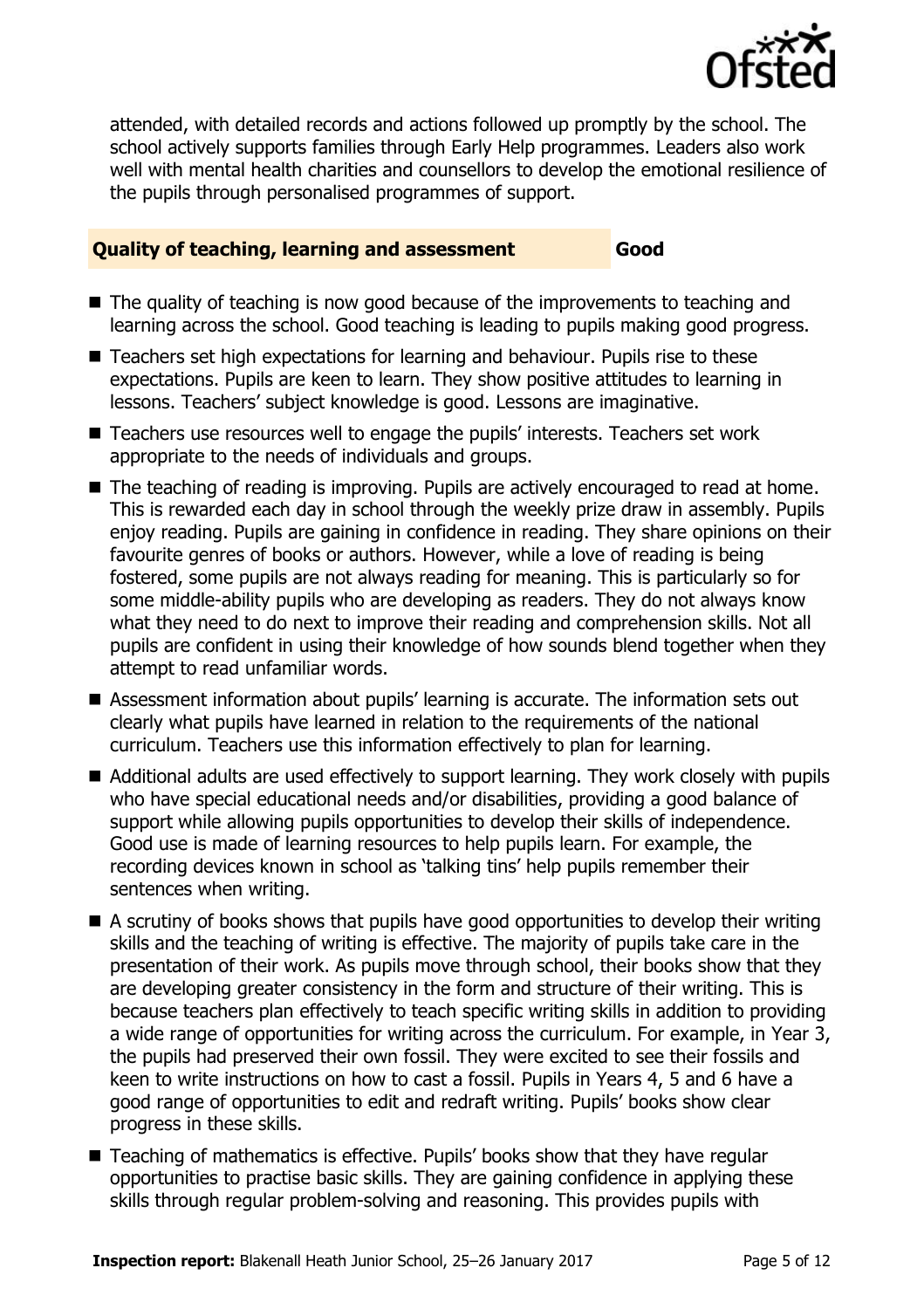

opportunities to deepen their knowledge and understanding in new mathematical concepts. Pupils enjoy learning their times tables. Incentives to promote these skills motivate pupils. Achievements in these skills are celebrated in a weekly assembly. Science books show that there are good opportunities for pupils to use their mathematical skills. For example, in Year 3, pupils have used their skills of measuring and graphs in their work on the human body.

**Pupils enjoy homework activities linked to their projects. Homework extends pupils'** learning through the regular reading, spelling and mathematics work. Most parents who responded to the Ofsted online 'Parent View' questionnaire think that their child receives appropriate homework for their age.

#### **Personal development, behaviour and welfare Good**

#### **Personal development and welfare**

- The school's work to promote pupils' personal development and welfare is outstanding.
- As soon as pupils join the school in Year 3, staff promote their personal, social and emotional well-being. This is an important and whole-school focus. Staff take every opportunity to develop each pupil's personal development skills starting in breakfast club, then in lessons and at all social times of the day. The individual needs of pupils are managed through thoughtful personalised programmes of support. Consequently, pupils develop confidence as learners.
- **Pupils start their school day at the breakfast club, where all pupils can come together** in the dining room for a free hot breakfast. The club is extremely popular. Pupils sit together talking, playing board games and sharing breakfast together. It provides a welcoming, positive start to each school day.
- In this nurturing school community, the school motto of 'You can do it' is seen in all aspects of school life. This is a school where the care of pupils is sensitively managed by all staff, encouraging those who are more vulnerable to express their thoughts, feelings and to believe in themselves.
- **Pupils feel safe in school and say that bullying is rare. Pupils understand what bullying** is. Adults support them well and they know whom to go to if they are worried about anything. Pupils show an excellent understanding of how to keep themselves safe because they are taught effectively about topics such as road safety, water safety, fire safety and keeping safe online.
- **Pupils are polite and well mannered. Relationships with adults are positive and warm.**

#### **Behaviour**

- The behaviour of pupils is good.
- **Pupils listen to their teachers and follow instructions sensibly. Attitudes to learning are** positive.
- **Pupils are polite and well mannered. Pupils move around school in a sensible, orderly** way. Staff set high expectations of behaviour at all times. Relationships with adults are positive. Pupils say staff are approachable and listen to them.
- **Pupils who find managing their behaviour more difficult are supported well by adults.**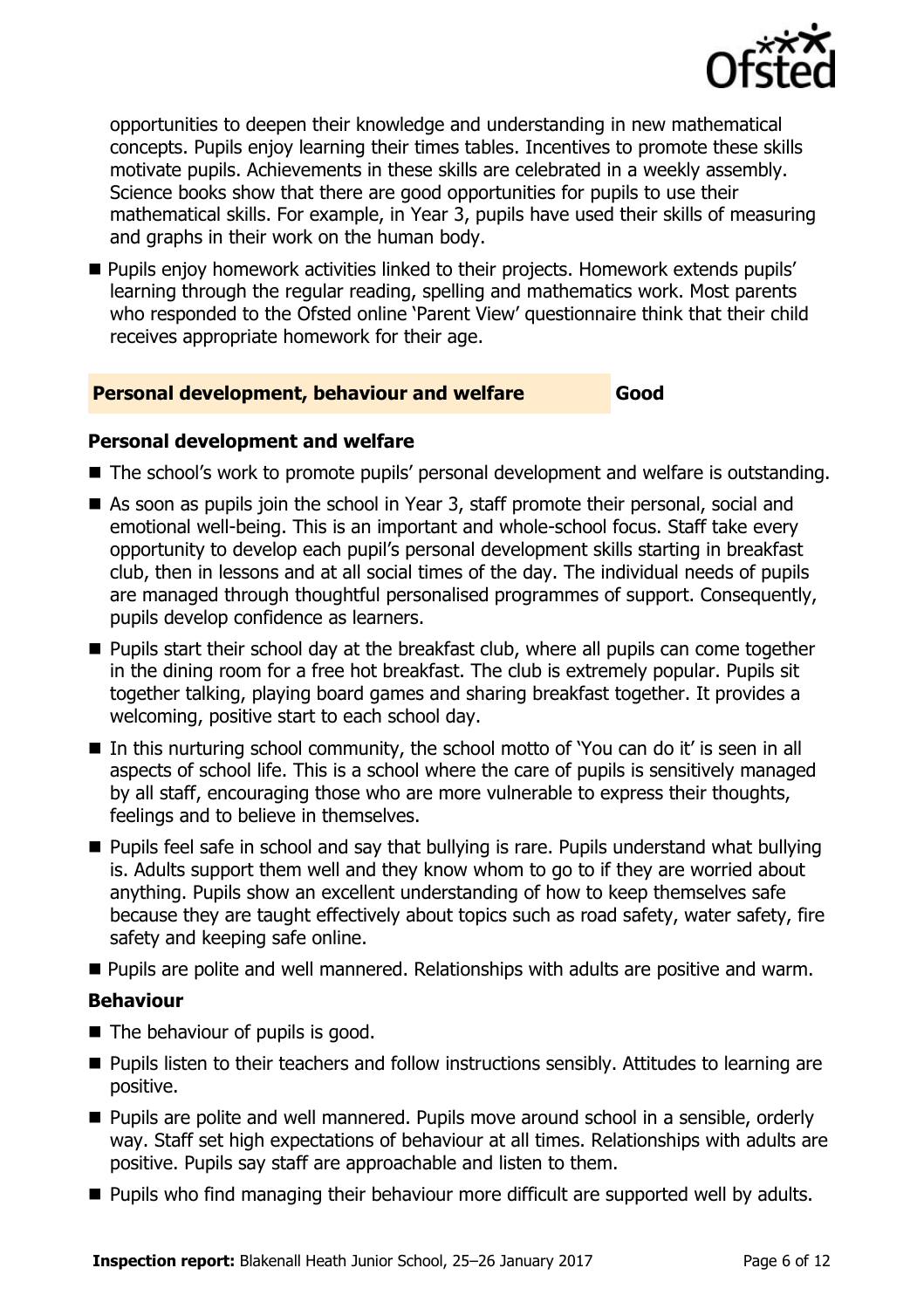

Leaders have robust systems to support individual pupils. Good use is made of external agencies to support pupils with behavioural needs.

**Pupils enjoy coming to school. Rates of attendance are above the national average.** Very few pupils are persistently absent. School systems to support regular attendance are exemplary. Leaders know the pupils well and do all they can to ensure that the pupils attend school regularly.

#### **Outcomes for pupils Good Good**

- Since the last inspection, improved teaching has enabled current pupils to make strong progress. Information on pupils' current attainment, provided by the school, shows that in all year groups the majority of pupils are working within age-related expectations in English, mathematics and other subjects, including science, history and geography.
- Since the last inspection attainment and progress in writing has improved. In 2016, attainment and progress in writing was well above the national average for all pupils, including the most able, and above national average for disadvantaged pupils. This is due to a sharper focus on the teaching of writing skills and improved teaching of spelling, punctuation and grammar skills in English lessons. Pupils have good opportunities to write in subjects other than English. Teachers have raised their expectations of the quality of pupils' writing in science, history and geography. As a result, pupils are confident writers, they write for different purposes and have a strong grasp of style.
- The attainment of most-able pupils at the end of key stage 2 improved in 2015 compared with the previous year, with a greater proportion of pupils reaching higher levels in reading and mathematics. For current most-able pupils in school, teachers set work that is appropriately challenging. This extends and deepens pupils' skills and knowledge.
- While some current pupils started school in Year 3 with attainment below that typical for their age, work in books shows that these pupils have made a rapid start and are making good progress.
- The progress of disadvantaged pupils has risen over time since the last inspection up to 2015. For pupils currently in school, leaders are addressing any differences in reading and mathematics with greater focus on effective small-group work and one-toone support for pupils. This is improving rates of progress for disadvantaged pupils.
- $\blacksquare$  In 2016, Year 6 pupils took the new tests to assess their skills in English and mathematics. Progress in reading in 2016 was well below the national average for middle-ability pupils, including middle-ability disadvantaged pupils. Progress of the most able pupils in reading was in line with the national average. Leaders have been proactive in addressing the needs of middle-ability pupils. There are clear signs that the measures that staff have put in place are having an impact on current pupils.
- Pupils who have special educational needs and/or disabilities receive good support in class. This enables their individual needs to be met. As a result, most pupils are making good progress.
- As a result of good teaching and improvements in outcomes, pupils leave Blakenall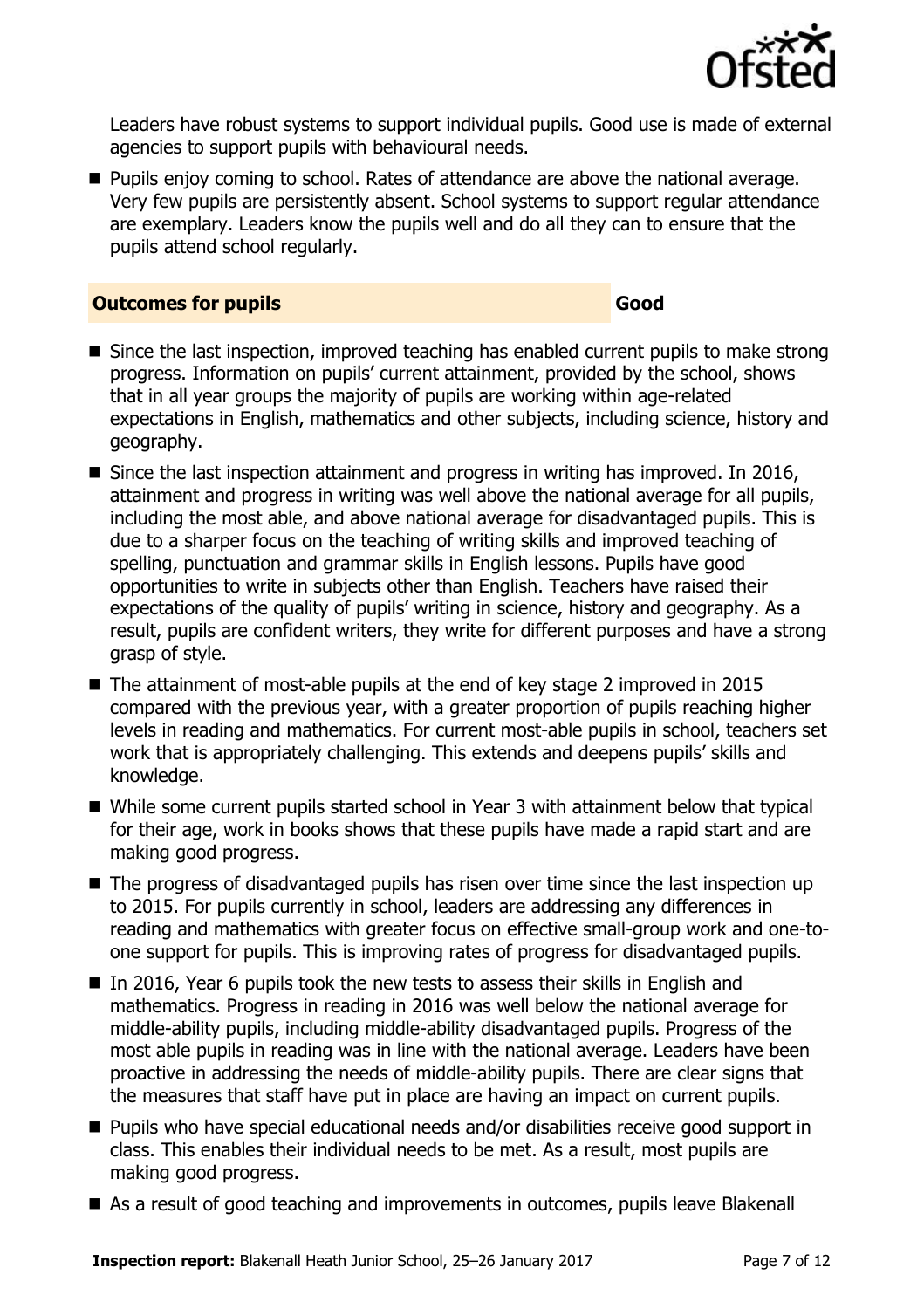

Heath Junior School with the skills and knowledge to move to secondary school. Pupils are keen to learn and are well prepared for the next stage of their education.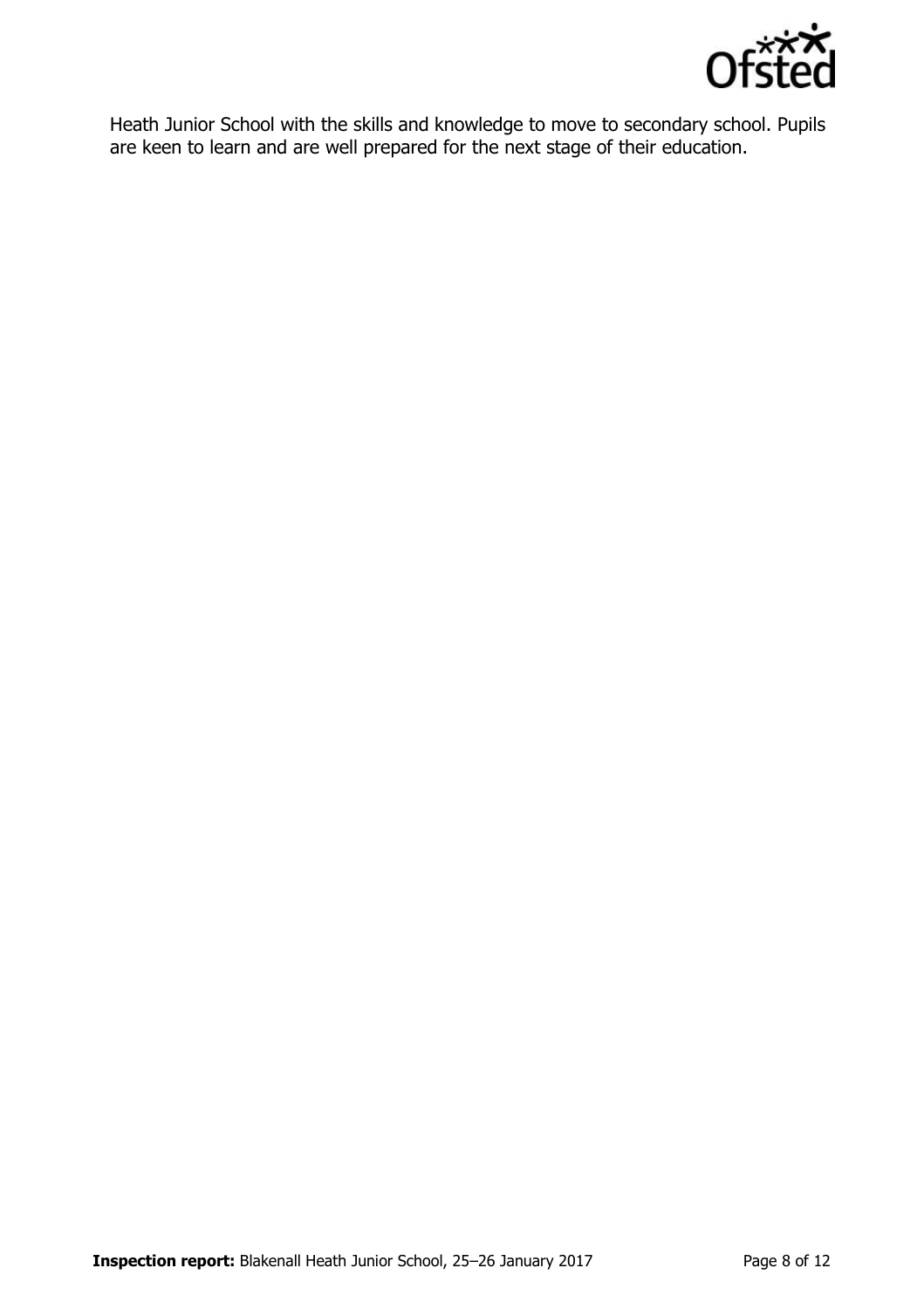

# **School details**

| Unique reference number | 104144   |
|-------------------------|----------|
| Local authority         | Walsall  |
| Inspection number       | 10025166 |

This inspection of the school was carried out under section 5 of the Education Act 2005.

| Type of school                      | <b>Junior</b>                    |
|-------------------------------------|----------------------------------|
| School category                     | Community                        |
| Age range of pupils                 | 7 to 11                          |
| <b>Gender of pupils</b>             | Mixed                            |
| Number of pupils on the school roll | 234                              |
| Appropriate authority               | The governing body               |
| Chair                               | Stephanie Heath                  |
| <b>Headteacher</b>                  | Kim Baker                        |
| Telephone number                    | 01922 710145                     |
| Website                             | www.blakenallheathjunior.co.uk   |
| <b>Email address</b>                | postbox@blakenall.walsall.sch.uk |
| Date of previous inspection         | 8-9 January 2015                 |

#### **Information about this school**

- The school meets requirements on the publication of specified information on its website.
- The school is smaller than the average-sized primary school.
- The proportion of pupils who are disadvantaged is over three quarters of the school population. This is much higher than that found nationally.
- The vast majority of pupils are of White British heritage.
- The proportion of pupils who have special educational needs and/or disabilities is above average. The proportion of pupils who are supported by a statement of special educational needs or an education, health and care plan is below the national average.
- The headteacher has led the school since January 2014. The deputy headteacher joined the school in May 2014.
- $\blacksquare$  The school has undergone some staff turnover, with a quarter of the current staff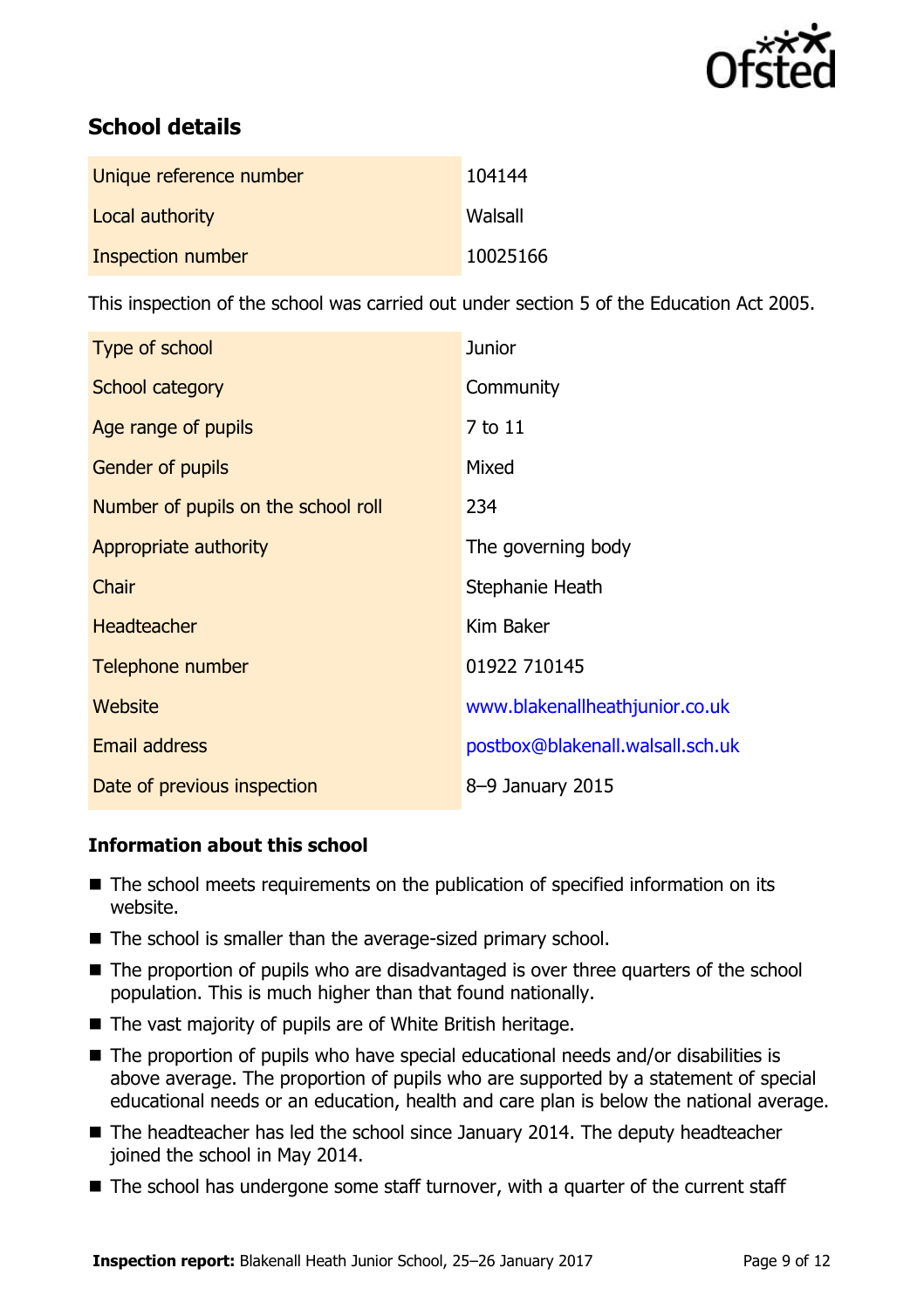

joining the school since the last inspection.

- The school runs a free breakfast club; this is open to all pupils in the school.
- The school meets the government's current floor standards, which set the minimum expectations for pupils' attainment and progress in reading, writing and mathematics for pupils in Year 6.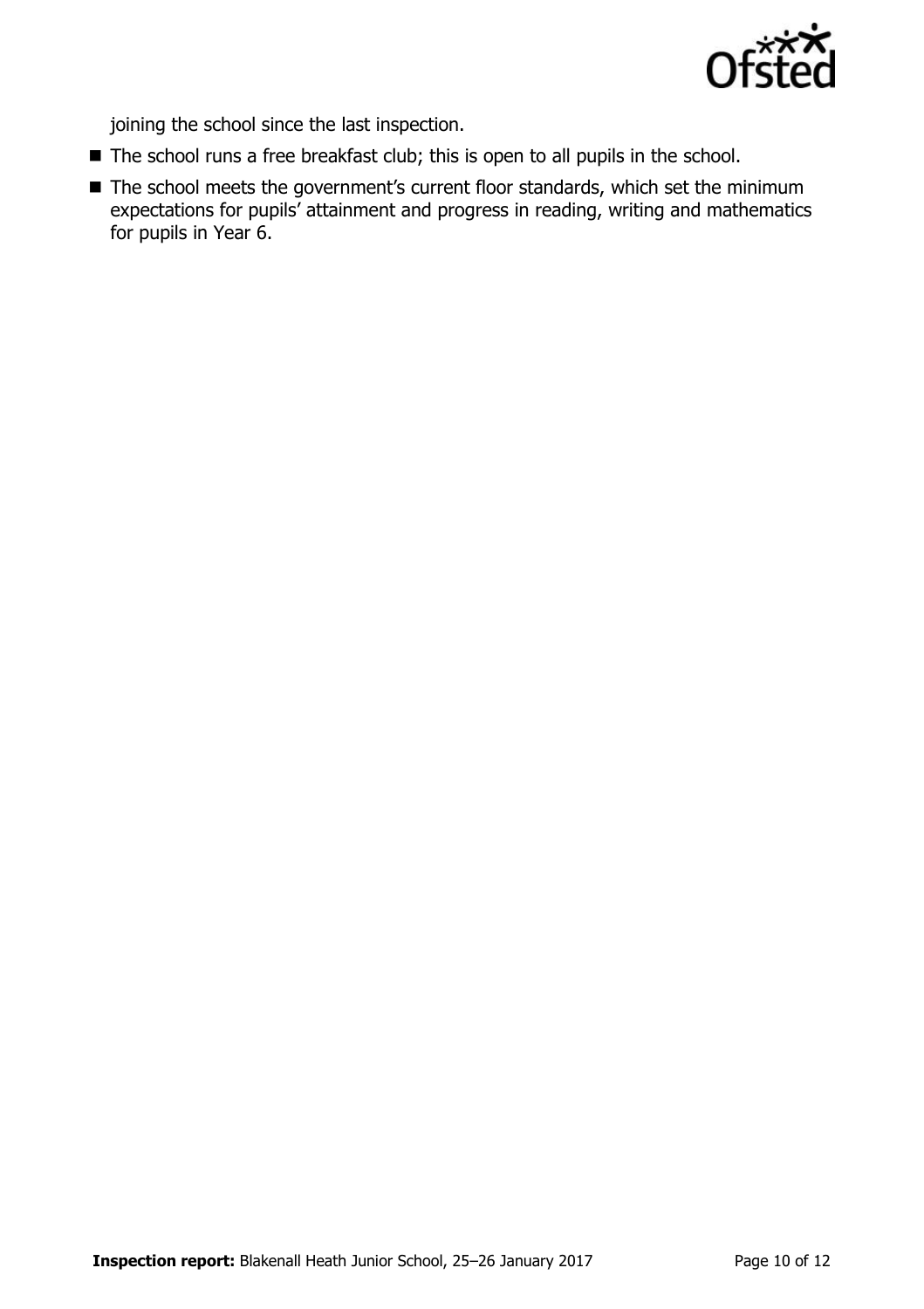

# **Information about this inspection**

- Inspectors observed lessons in all year groups. Inspectors observed 10 lessons or parts of lessons, all of which were jointly observed with the headteacher or deputy headteacher.
- **Pupil views were collected by talking to pupils during the school day, at breaktimes and** at lunchtimes and through the 100 responses submitted through the pupils' online questionnaires.
- Inspectors listened to pupils read, talked to pupils about their learning and reviewed the work in their books.
- Meetings were held with the headteacher, senior and middle leaders, three members of the governing body and a representative from the local authority.
- The views of 15 parents who responded to Ofsted's online questionnaire, Parent View, were taken into account. Staff views were considered through the 20 responses to the online survey.
- Inspectors reviewed school assessment information, leaders' evaluations of teaching and learning in addition to a range of school documents including records of behaviour, attendance and safeguarding.

#### **Inspection team**

Pamela Matty, lead inspector **Constanting Constanting Pamela Matty**, lead inspector **Martina Abbott Ofsted Inspector**